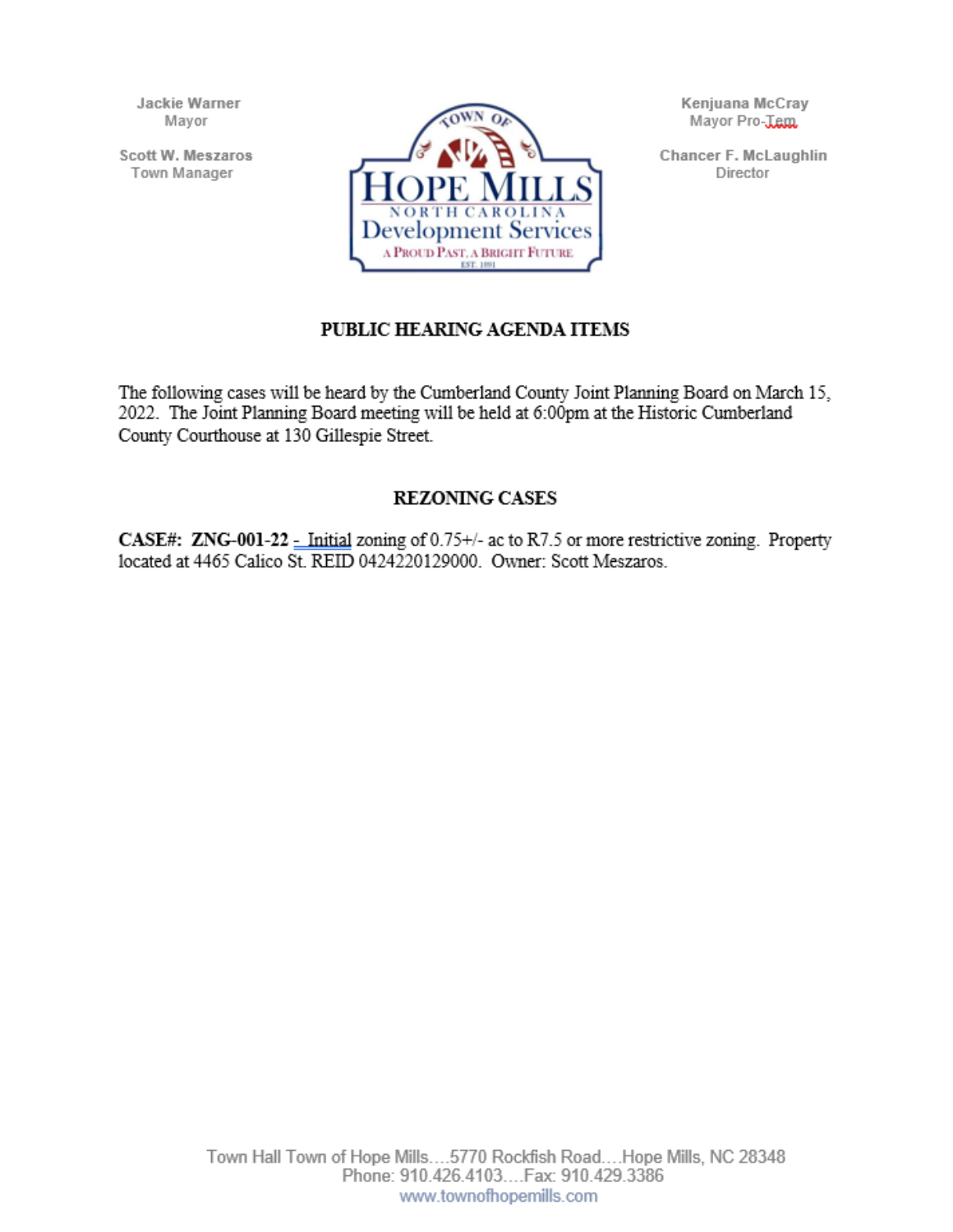

# **STAFF REPORT REZONING CASE#** - ZNG-01-22 **Planning Board Meeting**:

**Address**: 4465 Calico Street

# **ZONING REQUEST** Initial Zoning from County R7.5 to Town R7.5

Applicant request as initial zoning from the county R7.5 (Single Family) to the Town of Hope Mills R7.5 Single Family District for one parcel of land approximately 0.75 acres in size located at 4465 Calico Street. Land use policy objectives for the requested district focus on future residential development that promotes measures to stabilize and maintain existing residential neighborhoods in a manner that improves the quality of life. The R7.5 district is defined as having a density of 2.2 units to 6 units/acre and is classified under the Low Density Residential Land Use designation. This initial zoning request was initiated by the Town of Hope Mills due to the subject property being approved for annexation by the Hope Mills Board of Commissioners on November 15, 2021 under Resolution R2021-24. Under NC General Statutes, after annexation a municipality must assign a viable zoning district to the subject property. The location of the subject property is illustrated in Exhibit "A".

# SUBJECT PROPERTY INFORMATION

### **OWNER/APPLICANT:**

Town of Hope Mills (agent) on behalf of Scott Meszaros (owner).

**ADDRESS:** Located at 4465 Calico Street. Refer to Exhibit "A", Site Location. PIN#: 0424-22-0129

# **SIZE/LOCATION:**

0.75 +/- acres within one parcel. The subject property has approximately 167.7 feet of frontage along the north side of Calico Street. The property also has approximately 192.9 feet of lot depth.

**EXISTING ZONING:** Prior to annexation, the property existed in the Hope Mills Municipal Influence Area (MIA) zoned under the R7.5 Single Family Residential District. As indicated



above the R7.5 District focuses on future residential development that promotes measures to stabilize and maintain existing residential neighborhoods in a manner that improves the quality of life. Planning for residential development in these districts involves determining a residential developments relationship with other land uses and various densities while encouraging the facilitation of new housing stock.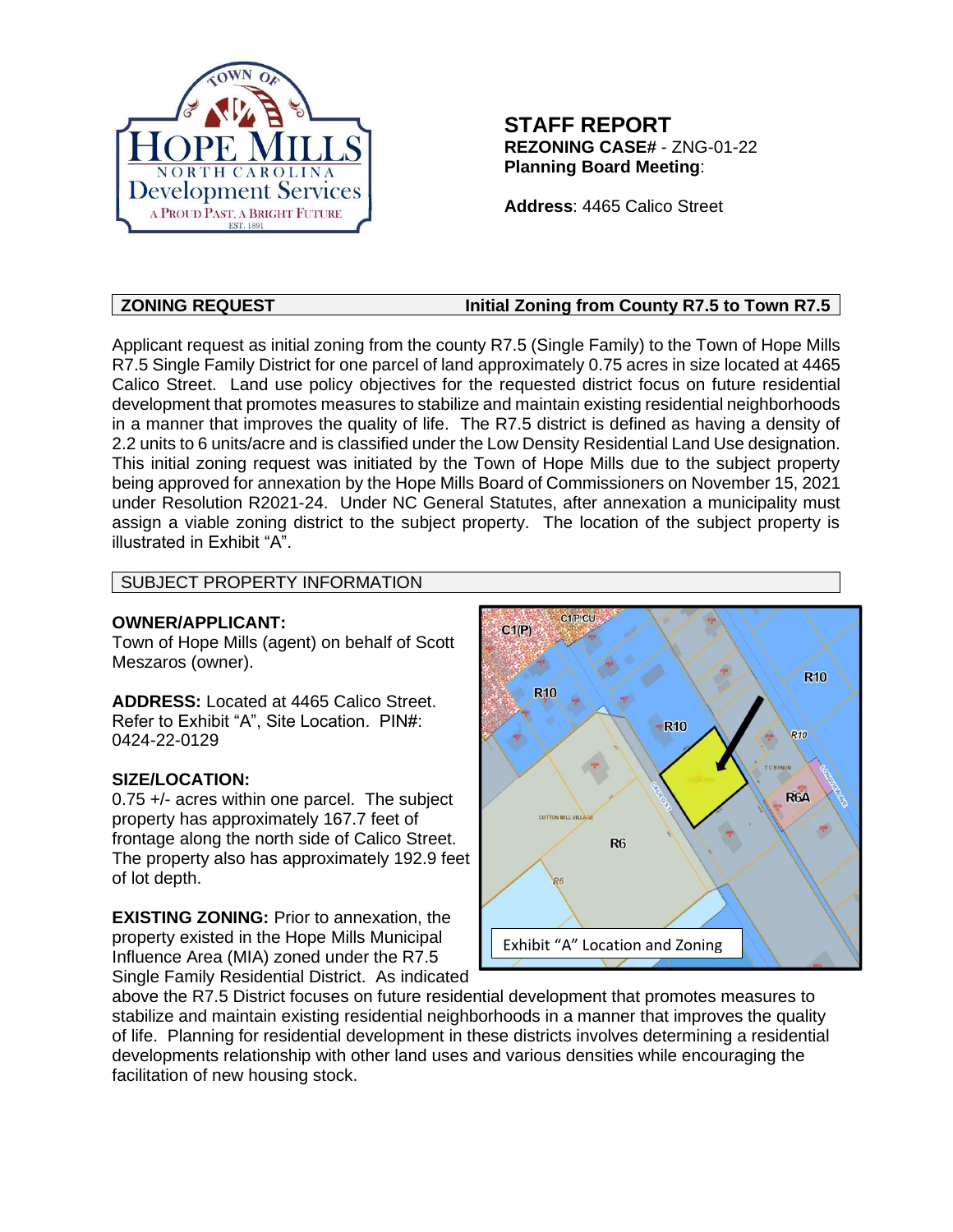**EXISTING LAND USE:** The subject property is developed with an existing single-family residence.

**SURROUNDING ZONING AND LAND USE:** The immediate surrounding zoning is comprised of the R7.5(R10) single family district to the north, the R6A single family district to the east, the R6 single family district to the south, and the R7.5(R10) district to the west and northwest. As it relates to land use, the parcels to the immediate north and south are developed with single family residences with a large vacant parcel located across the street from the subject property. There is also a large church complex to the northwest and a large vacant wooded area to the south. Refer to Exhibit "B" for more information on surrounding land uses.

**OTHER SITE CHARACTERISTICS:** Exhibit "C" provides the location of water and server availability and also confirms that the site is not located in a watershed area or a flood zone. The subject property is not located in a Special Flood Area and there are no hydric or hydric inclusion soils located on site.



**DEVELOPMENT REVIEW:** As this is an annexation of a property that is developed with an occupied existing single family residence staff does not anticipate any further development of this parcel of land.

#### **DIMENSIONAL PROVISIONS TIED TO THE REQUEST:**

| <b>MINIMUM STANDARD</b>   | <b>EXISTING ZONING</b> | <b>PROPOSED ZONING</b> |
|---------------------------|------------------------|------------------------|
| <b>Front Yard Setback</b> | 30 feet                | 30 feet                |
| <b>Side Yard Setback</b>  | 10 feet                | 10 feet                |
| <b>Rear Yard Setback</b>  | 35 feet                | 35 feet                |
| Lot Area                  | 7,500                  | 7,500                  |
| Lot Width                 | N/A                    | N/A                    |